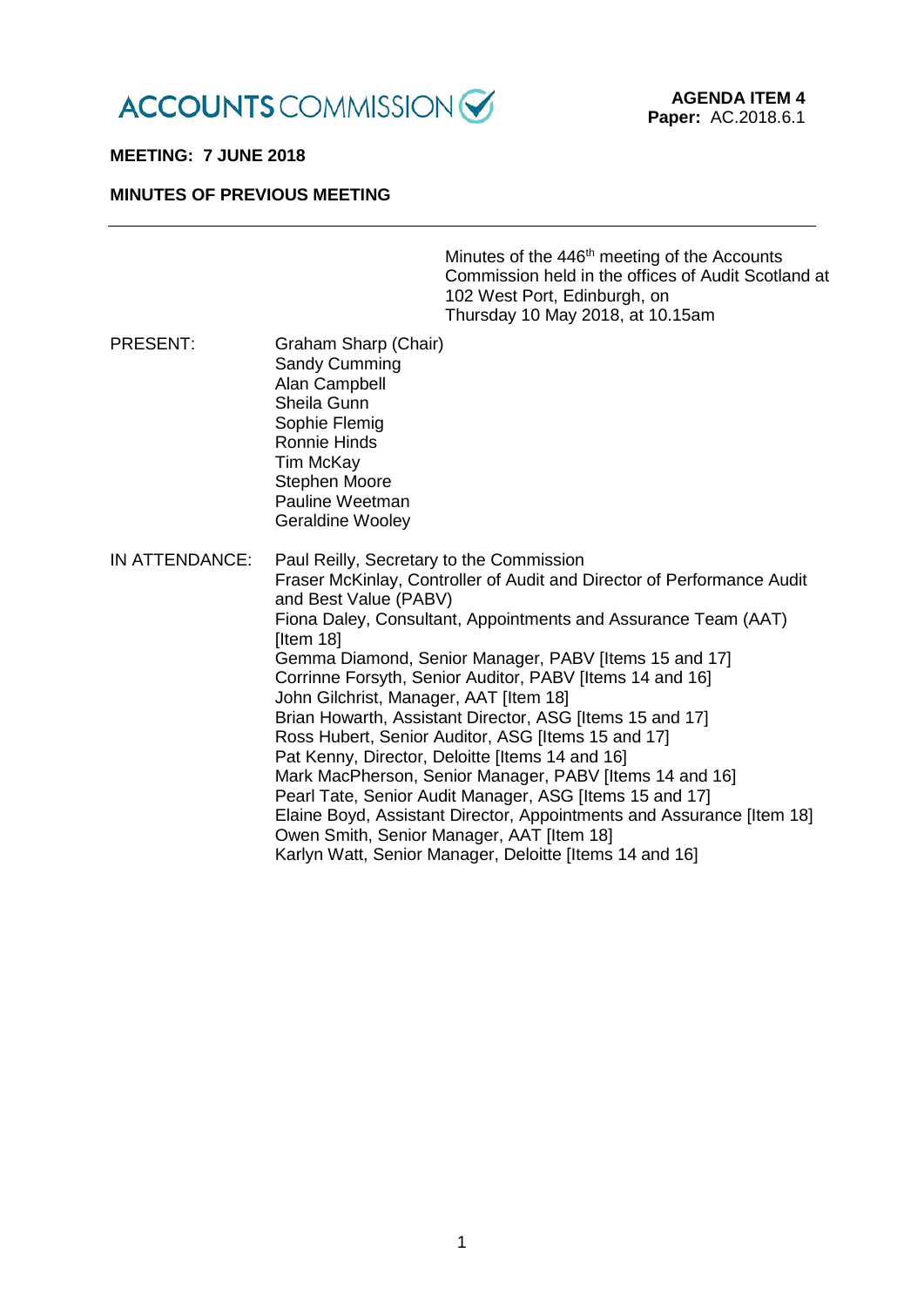# Item No Subject

- 1. Apologies for absence<br>2. Declarations of interest
- Declarations of interest
- 3. Decisions on taking business in private
- 4. Minutes of meeting of 12 April 2018<br>5. Minutes of meeting of Financial Audi
- 5. Minutes of meeting of Financial Audit and Assurance Committee of 26 April 2018<br>6. Minutes of meeting of Performance Audit Committee of 26 April 2018
- 6. Minutes of meeting of Performance Audit Committee of 26 April 2018<br>7. Audit Scotland Board update
- Audit Scotland Board update
- 8. Update report by the Secretary to the Accounts Commission
- 9. Update report by the Controller of Audit
- 10. Draft Commission Annual Report
- 11. Draft Commission Strategy Update<br>12. Commission engagement strategy:
- 12. Commission engagement strategy: report and update<br>13. Best Value update
- 13. Best Value update<br>14. Audit of Best Value
- 14. Audit of Best Value: East Ayrshire Council<br>15. Audit of Best Value: Fife Council
- 15. Audit of Best Value: Fife Council<br>16. Audit of Best Value: East Ayrshire
- 16. Audit of Best Value: East Ayrshire Council<br>17. Audit of Best Value: Fife Council
- 17. Audit of Best Value: Fife Council<br>18. Draft Audit Quality Annual Repor
- Draft Audit Quality Annual Report
- 19. Commission business matters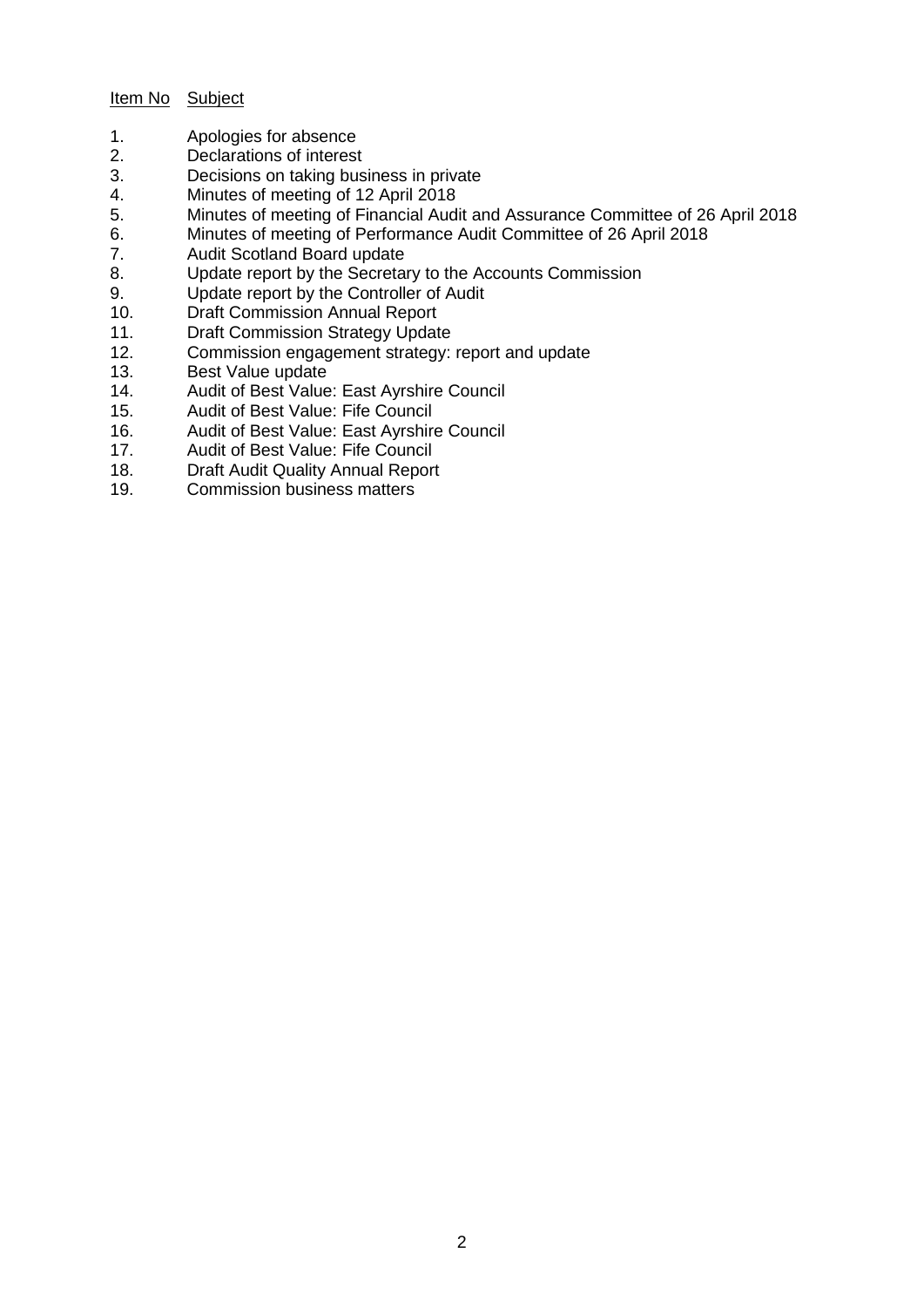# 1. Apologies for absence

It was noted that no apologies for absence had been received.

## 2. Declarations of interest

The following declarations of interest were made:

- Sandy Cumming, in items 15 and 17, as Chair of Scotland's Rural College which has a campus in Cupar, Fife.
- Sophie Flemig, in items 14 and 16, since family members are resident in East Ayrshire.
- Ronnie Hinds, in items 15 and 17, as a former Chief Executive of Fife Council. (He took no part in consideration of item 15 and left the room during consideration of item 17.)
- Stephen Moore, in items 15 and 17, as a former chief officer of Fife Council. (He left the room during consideration of item 17.)
- Geraldine Wooley, in items 15 and 17, as a resident of Fife and as member of the Fife Valuation Appeal Committee.

## 3. Decisions on taking business in private

It was agreed that the following items be taken in private:

- Items 16 and 17 require the Commission to consider actions in relation to a report by the Controller of Audit. The Commission is then obliged by statute to inform the council in question of its decision, which the Commission does before making the decision public.
- Item 18 proposes a draft report which the Commission is to consider in private before publishing.

No business was notified by members for item 19 and thus the Chair advised that the item would not require discussion.

### 4. Minutes of meeting of 12 April 2018

The minutes of the meeting of 12 April 2018 were approved as a correct record.

Arising therefrom, the Commission:

In relation to item 6 (third bullet), in response to a query from Tim McKay, noted advice from the Director of PABV that he would provide in early course information on any Barnett consequential arising from the additional funding provided to councils in England for the repair of potholes.

# *Action: Director of PABV*

• In relation to item 8 (fifth bullet), in response to a query from Ronnie Hinds, noted advice from the Secretary that he would arrange a meeting in early course between the Chair, Deputy Chair and the Local Government Benchmarking Framework to discuss actions arising at the Commission meeting.

*Actions: Secretary*

### 5. Minutes of meeting of Financial Audit and Assurance Committee of 26 April 2018

The Commission approved as a correct record the minutes of the meeting of the Financial Audit and Assurance Committee of 26 April 2018.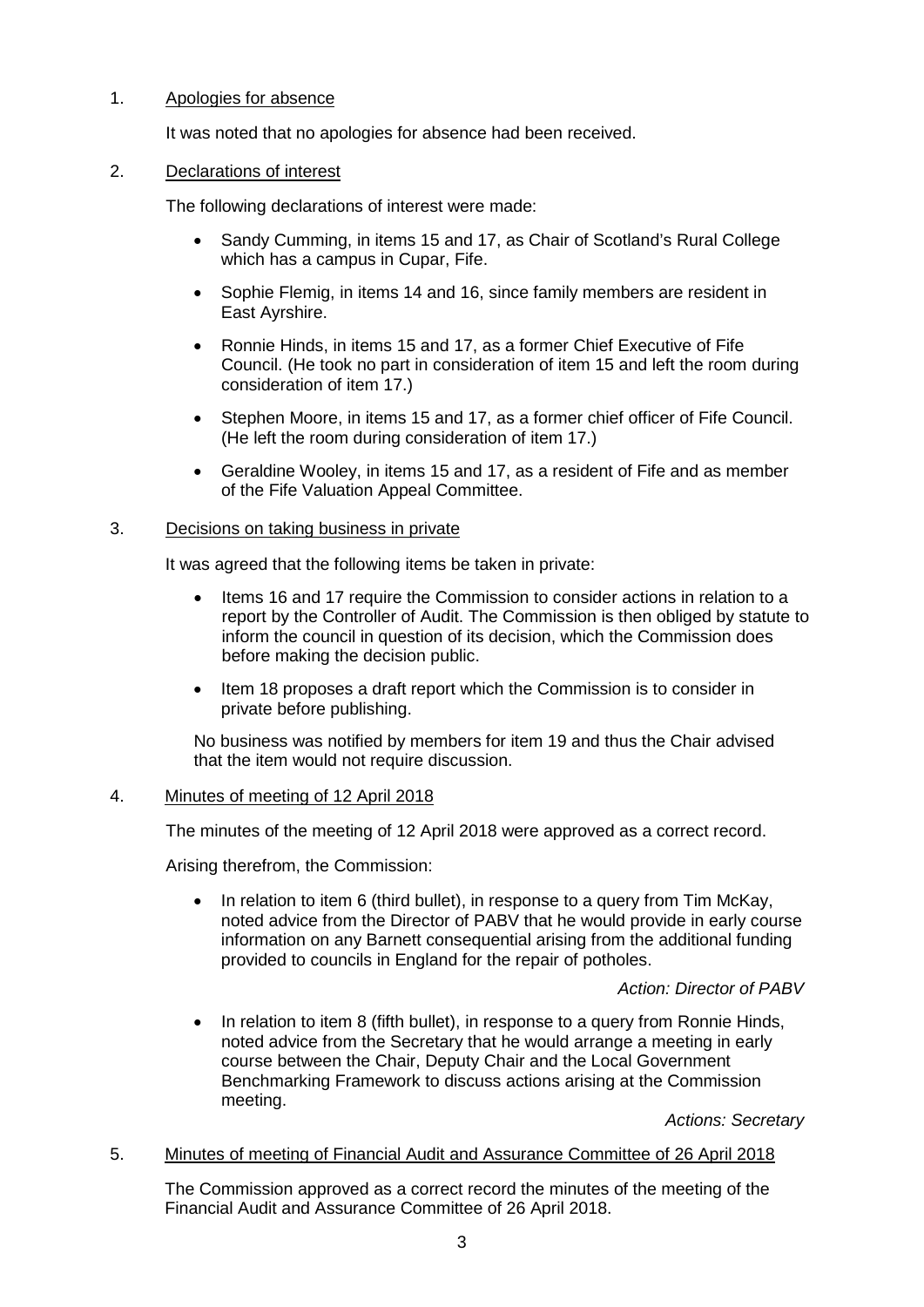# 6. Minutes of meeting of Performance Audit Committee of 26 April 2018

The Commission approved as a correct record the minutes of the meeting of the Performance Audit Committee of 26 April 2018, subject to noting that Sandy Cumming did attend the meeting.

## 7. Audit Scotland Board update

The Commission considered a report by the Secretary providing an update on the business of the Audit Scotland Board.

During discussion, and having noted a verbal update from the Chair on recent Audit Scotland Board activity, the Commission:

- Noted advice from the Chair, in response to a query from Sophie Flemig, that a discussion on the engagement of young people in audit would take place at the August meeting of the Commission.
- Agreed, in response to a point by Alan Campbell, that future such reports include the agenda of the most recent meeting of the Board, even if the minute is not publicly available.

*Action: Secretary*

Thereafter, the Commission noted the report.

### 8. Update report by the Secretary to the Accounts Commission

The Commission considered a report by the Secretary to the Commission providing an update on significant recent activity relating to local government and issues of relevance or interest across the wider public sector.

During discussion, the Commission:

• In relation to paragraph 5, in response to a query from Sophie Flemig, agreed that download information on supplements to performance audits be provided in the Secretary report.

*Action: Secretary*

• In relation to paragraph 11, in response to a query from Stephen Moore, noted advice from the Secretary that he would ensure access for Commission members to Quality Scotland information and services.

### *Action: Secretary*

- In relation to paragraph 13, in response to a query from Stephen Moore, noted advice from the Director of PABV that a report on legacy matters relating to the 2014 Commonwealth Games was part of the work programme, scheduled for 2020/21.
- In relation to paragraph 41, in response to a query from Stephen Moore, to note advice from the Director of PABV that he would continue to monitor matters in relation to the proposal to establish safe injecting spaces for drug users in Glasgow.

# *Action: Director of PABV*

• In relation to paragraph 43, in response to a query from Sheila Gunn, agreed that more information be provided (by way of in the 'current issues' report to the Financial Audit and Assurance Committee) on the announcement by North Lanarkshire Council to purchase 100 houses each year on the open market.

*Action: Secretary and Director of PABV*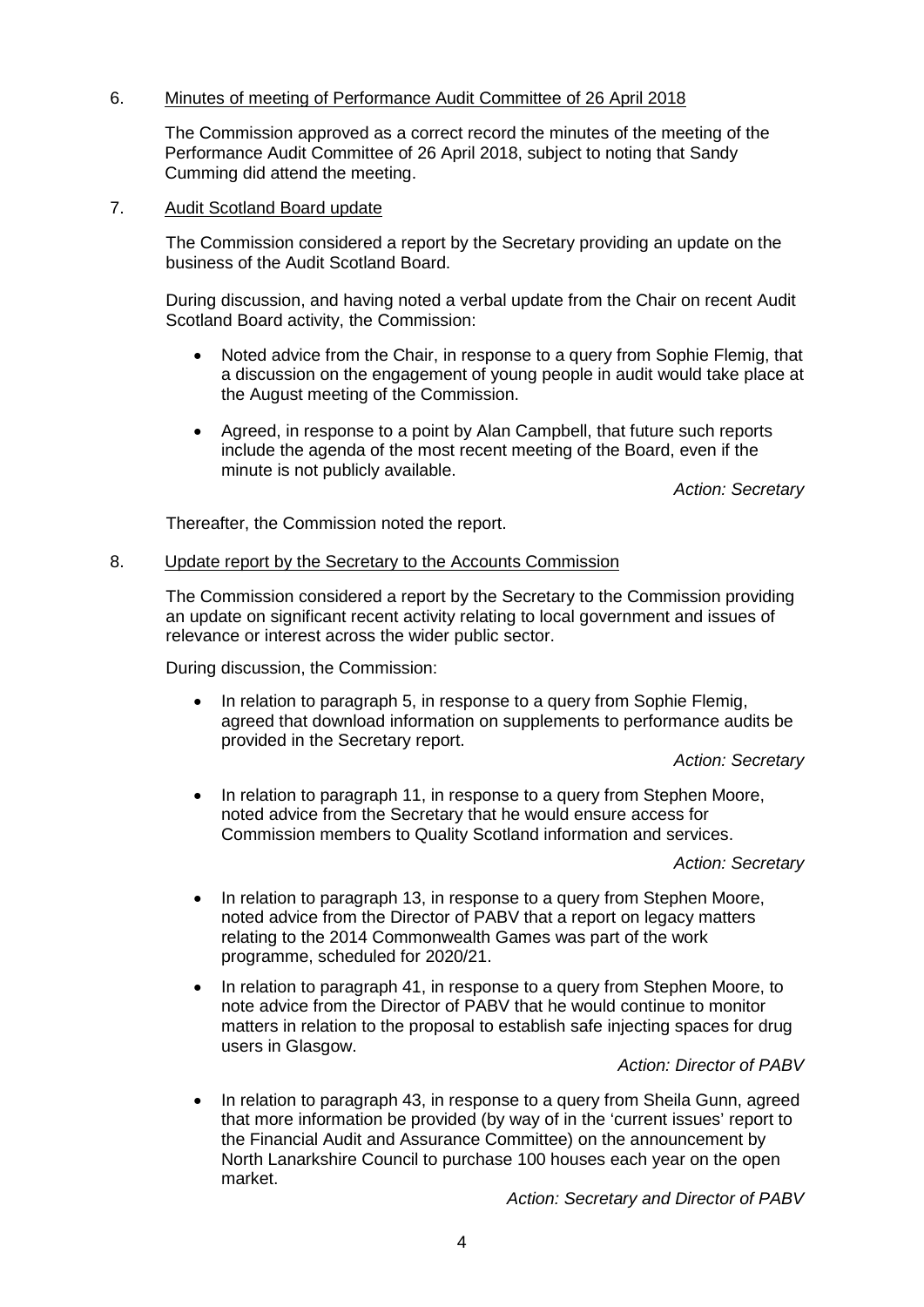• In relation to paragraph 45, in response to a query from Stephen Moore, to note advice from the Director of PABV that he would continue to monitor matters in relation to downward trends in the number of specialist teachers supporting pupils with additional support needs.

## *Action: Director of PABV*

• In relation to paragraph 51, in response to a query from Geraldine Wooley, noted advice from the Controller of Audit that matters arising from the inquiry into the construction of the DG One leisure centre, Dumfries, would be considered as part of the ongoing work for the Best Value Assurance Report on Dumfries and Galloway Council, to be considered by the Commission later in the year.

# *Action: Controller of Audit*

• In relation to paragraph 80, noted advice from the Controller of Audit that he would provide more information on the involvement of Capita in providing services for Scottish councils.

# *Action: Controller of Audit*

• In relation to paragraph 81, noted advice from the Secretary that he would provide further information on the recent Court of Appeal ruling in relation to the pay policy of Nottingham City Council.

*Action: Secretary*

Following discussion, the Commission noted the report.

# 9. Update report by the Controller of Audit

The Controller of Audit provided a verbal update on his recent activity including meetings and discussions with stakeholders.

Following discussion, the Commission noted the update.

# 10. Draft Commission annual report

The Commission considered a report by the Secretary proposing for publication the content of the Commission's annual report 2017/18.

Following discussion, the Commission agreed:

- to approve the annual report 2017/18, subject to some drafting changes agreed during discussion, to be published on 7 June.
- The publication arrangements and next steps for promotion and implementation of the annual report.

*Action: Secretary*

# 11. Draft Commission strategy update

The Commission considered a report by the Secretary to the Commission proposing a revised Commission Strategy 2018-23 and accompanying annual action plan, arising from the Commission's considerations at its Strategy Seminar.

Following discussion, the Commission agreed:

• That thought be given as to how to make supplementary planning guidance be made more accessible to Commission members and the public.

*Action: Associate Director, ASG & PABV*

• To approve the revised Commission Strategy 2018-23 and annual action plan,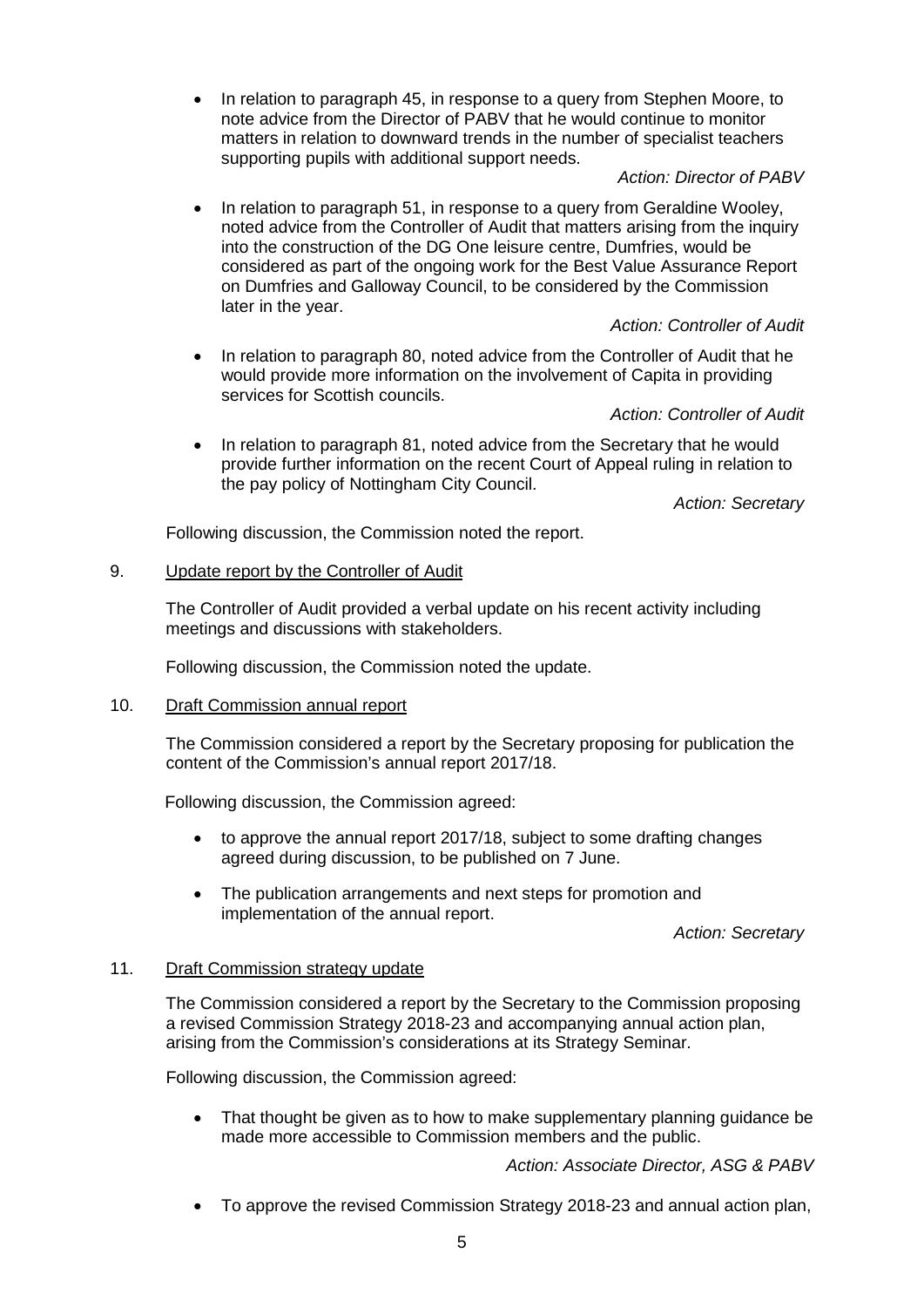subject to some drafting changes agreed during discussion, to be published on 7 June.

The publication arrangements and next steps for promotion and implementation of the Strategy.

*Action: Secretary*

### 12. Commission engagement strategy: report and update

The Commission considered a report by the Secretary to the Commission proposing (a) a progress report against the Commission's Engagement Strategy 2017/18; and (b) a revised Engagement Strategy for 2018/19.

Following discussion, the Commission agreed:

- To approve a progress report against the Engagement Strategy 2017/18, to be published on 7 June.
- To approve a revised Engagement Strategy and action plan 2018/19, to be published on 7 June.
- The publication arrangements and next steps for promotion and implementation of the progress report and Strategy.

*Action: Secretary*

## 13. Best Value Assurance Report schedule 2019

The Commission considered a report by the Director of PABV inviting the Commission to consider a proposed schedule for the third tranche of Best Value Assurance Reports (BVARs).

Following discussion, the Commission agreed to endorse the proposed schedule of councils to be included in third tranche of BVARs.

*Action: Director of PABV and Secretary*

# 14. Audit of Best Value: East Ayrshire Council

The Commission considered a report by the Secretary to the Commission presenting the Controller of Audit's Best Value Assurance Report on East Ayrshire Council and seeking direction on how to proceed.

Following questions to the Controller of Audit, the Commission agreed to consider in private how to proceed.

### 15. Audit of Best Value: Fife Council

The Commission considered a report by the Secretary to the Commission presenting the Controller of Audit's Best Value Assurance Report on Fife Council and seeking direction on how to proceed.

Following questions to the Controller of Audit, the Commission agreed to consider in private how to proceed.

# 16. Audit of Best Value: East Ayrshire Council [private]

The Commission discussed how to proceed in relation to the statutory report by the Controller of Audit on the Best Value Assurance Report of East Ayrshire Council.